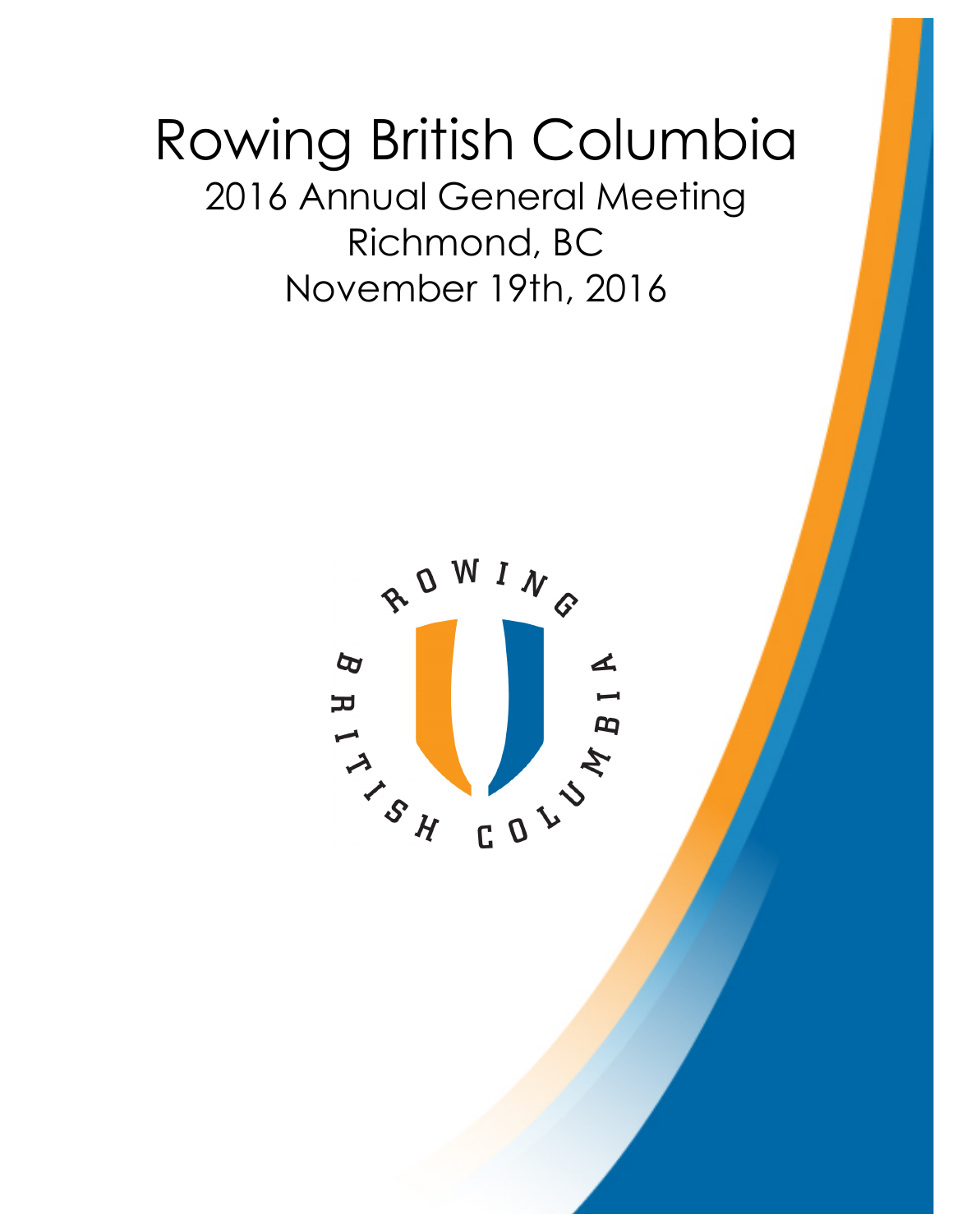# **2016 Rowing British Columbia Annual General Meeting Package**

### **Table of Contents**

| $\mathsf{l}$ . | Notice of Meeting                                 | $\overline{2}$ |
|----------------|---------------------------------------------------|----------------|
| $\parallel$ .  | Annual General Meeting Agenda                     | 3              |
| Ⅲ.             | Schedule of Events                                | $\overline{4}$ |
| IV.            | <b>Presentation Descriptions</b>                  | 5              |
| V.             | Guest Speaker Biographies                         | 6              |
| VI.            | Rowing BC 2015 AGM Draft Minutes                  | 7              |
|                | VII. President's Report                           | 10             |
| VIII.          | Treasurer's Report                                | 12             |
| IX.            | Auditor's Report and Audited Financial Statements | 13             |
| Х.             | Nominating Committee Report                       | 25             |
| XI.            | Umpire Committee Report                           | 31             |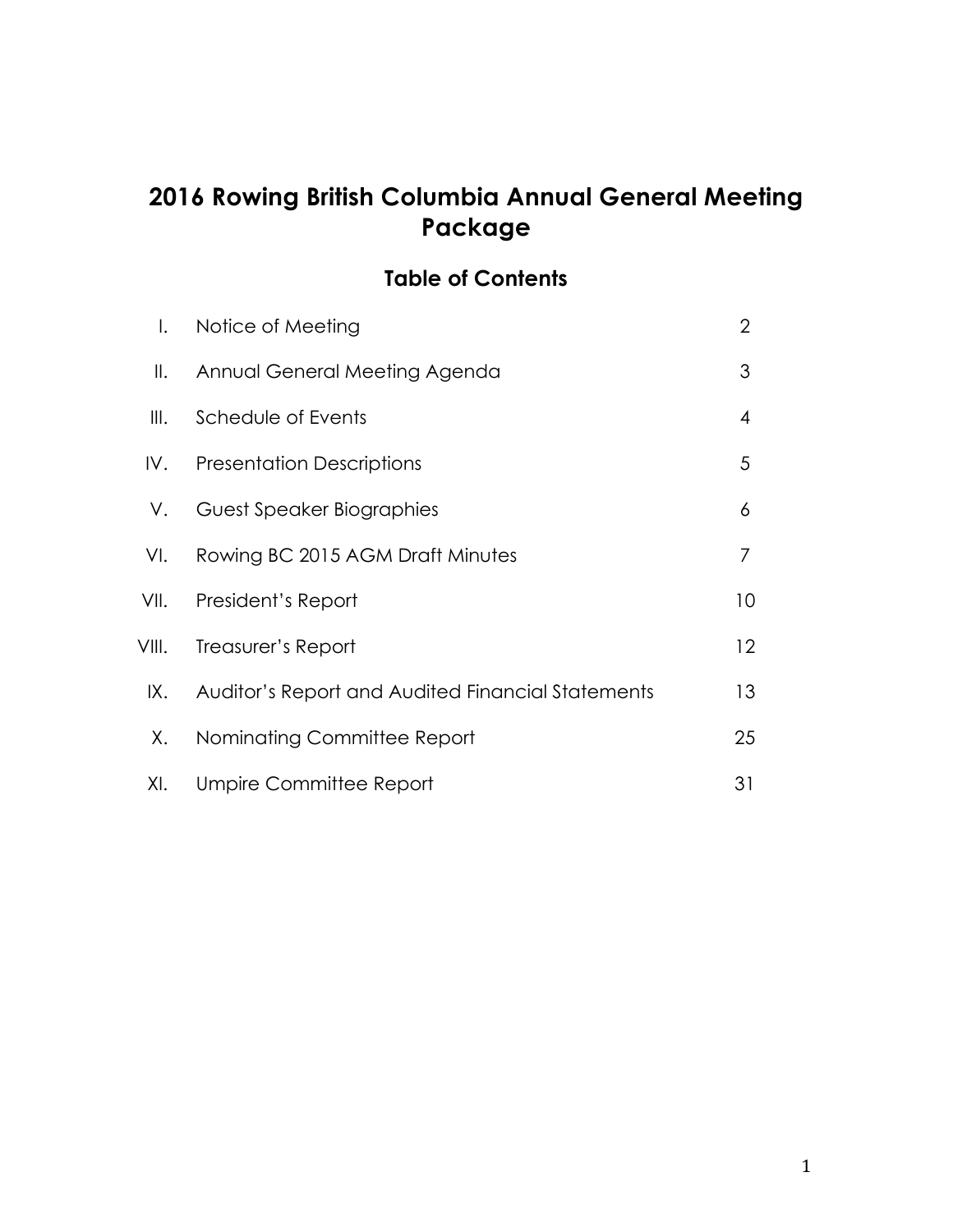# **2016 ANNUAL GENERAL MEETING**

**NOTICE** is hereby given to all members of Rowing British Columbia that the 2016 Annual General Meeting will be held **Saturday, November 19th, 2016** at **10:15 a.m**.

The meeting will be held at the **British Columbia Institute of Technology Aerospace Technology Campus, Richmond, BC**

The business of the meeting shall include:

- Acceptance of the auditor's report and financial statements for 2015-2016
- Appointment of auditors for 2016-2017
- Election of President and Directors at Large
- Other business

For full AGM details please visit www.rowingbc.ca.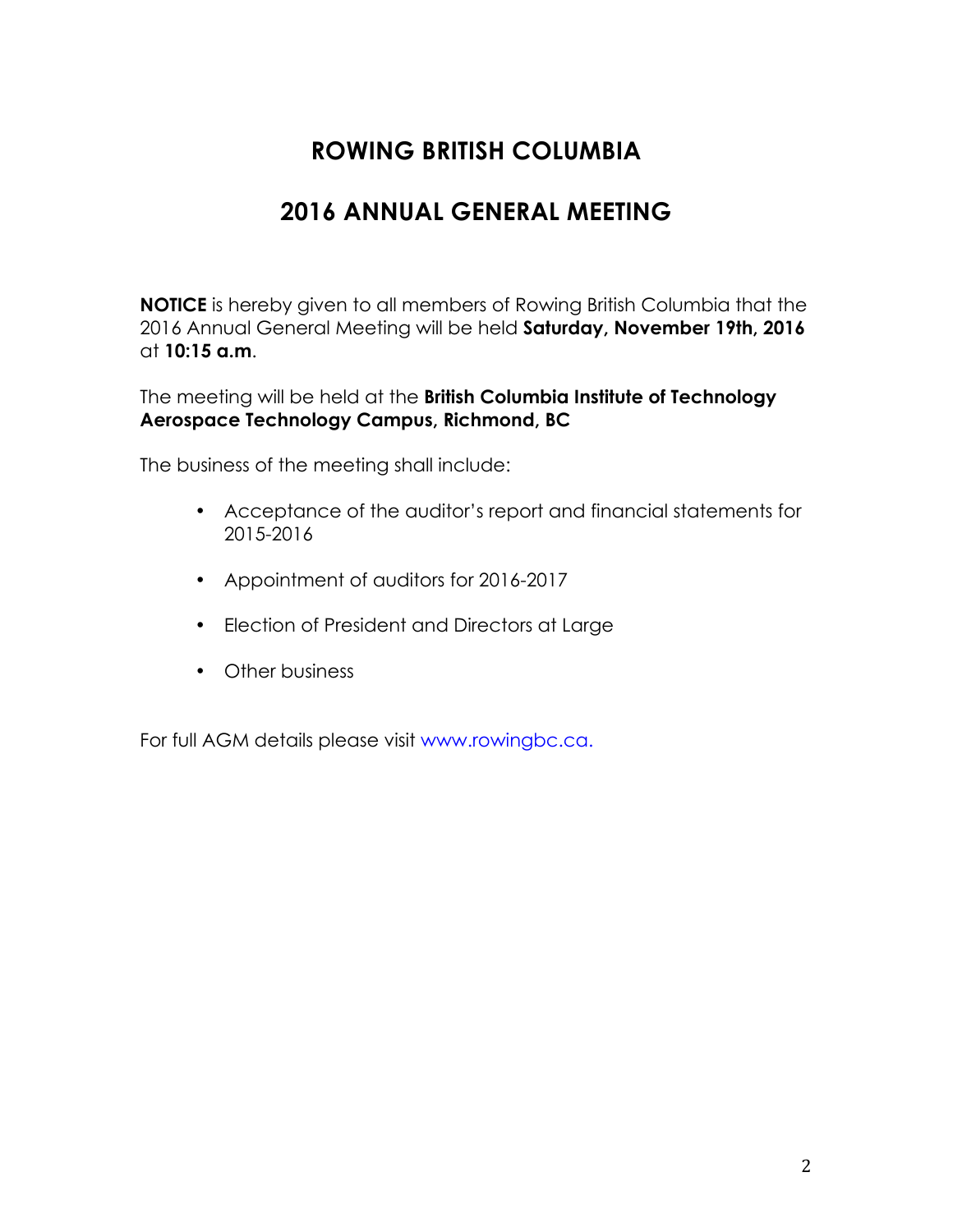# **AGENDA**

#### **ANNUAL GENERAL MEETING**

- 1. Call to Order
- 2. Reading of the Meeting Notice
- 3. Verification of Credentials
- 4. Roll Call
- 5. Approval of the Agenda *Motion approving Agenda of 2016 AGM*
- 6. Approval of Minutes of the 2015 AGM *Motion approving minutes of the 2015 AGM*
- 7. President's Report
- 8. Treasurer's Report
- 9. Auditors' Report and Financial Statements *Motion accepting Auditor's Report and Financial Statements for the year ending March 31, 2015*
- 10. Election of President and Directors at Large *Motion confirming acclamation of President and Directors at Large*
- 11. Appointment of Auditor for 2016-2017 *Motion approving Auditors for 2016-2017*
- 12. New Business
- 13. Adjournment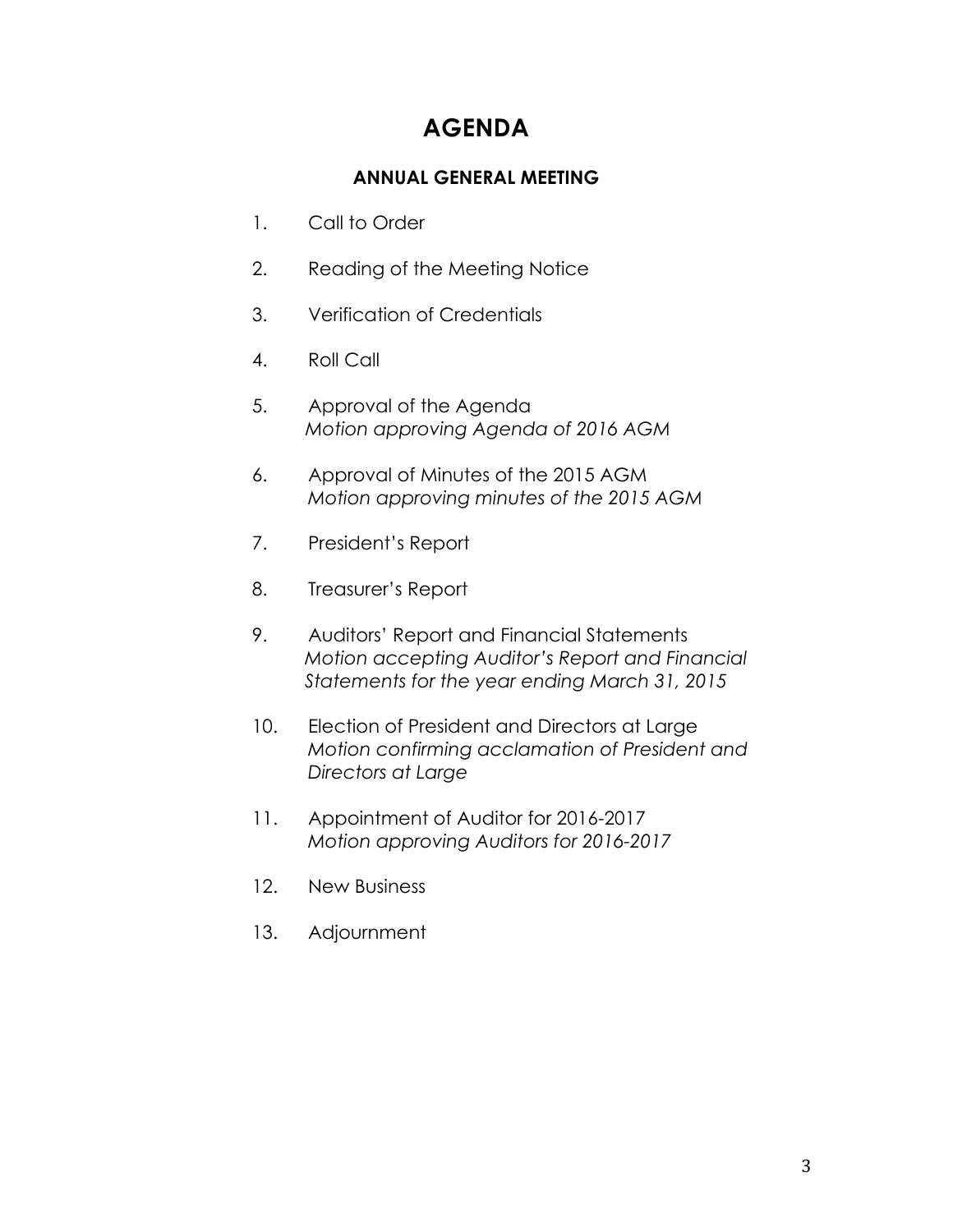# **2016 Annual General Meeting Schedule of Events**

Saturday, November 19th, 2016 British Columbia Institute of Technology Aerospace Technology Campus, Richmond, BC

| <b>Time</b>     | Event                                                |
|-----------------|------------------------------------------------------|
| 9:00-10:00      | <b>Breakfast and Registration</b>                    |
| $9:30 - 10:10$  | 2017 Canada Summer Games<br>Overview                 |
| $10:15 - 11:00$ | Annual General Meeting                               |
| 11:00-12:15     | 2016 Activity and 2017 Priorities                    |
| 12:15-12:30     | <b>BC Societies Act</b>                              |
| 12:30-13:10     | Lunch                                                |
| 13:10-13:55     | <b>Responsible Coaching Movement</b>                 |
| 13:55-15:15     | SafetyIs your club prepared for an<br>Emergency?     |
| 15:15-4:00      | RCA Membership Model Proposal -<br>Member discussion |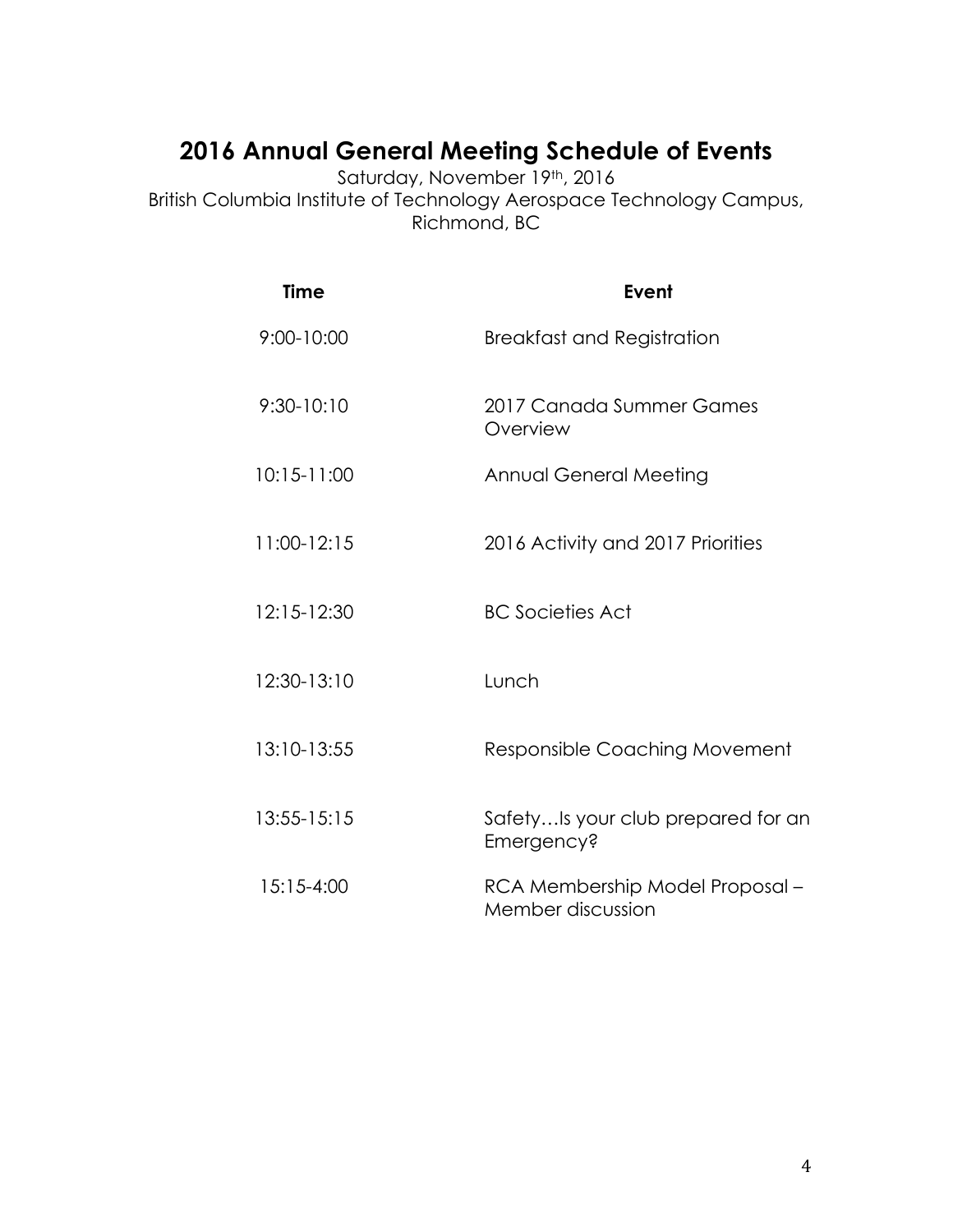# **Presentation Descriptions**

#### **2017 Canada Summer Games Overview**

*Stacy Mitchell, Rob Richards, Teena Schneider, Greg Szybka This session will provide an overview of 2017 Canada Summer Games goals, selection criteria, expectations of athletes, and timelines including important dates. There is time dedicated for a Question and Answer period.* 

#### **2016 Activity and 2017 Priorities**

*Jennifer Fitzpatrick* A detailed review of our achievements and initiatives undertook during the 2016 calendar year and what is to come for 2017.

#### **BC Societies Act**

*Herb Evers*

A brief overview of the BC Societies Act and the first steps the Rowing BC Member organizations should prepare for.

#### **Responsible Coaching Movement**

*Laura Watson*

This session will provide a good understanding of the Responsible Coaching Movement (RCM) and it's three pillars: the Rule of 2, Screening, and Respect and Ethics Training. Laura will outline not only the structure of the RCM, but also how it may be utilized in the many different settings that are relevant to both Rowing BC and BC member organizations.

#### **Safety…Is your club prepared for an Emergency?**

*Jerry Berry, Mike Bagshawe, Lisa George, Martin George, Bill Myra* This session is designed to highlight essential steps in being able to respond to various emergency situations, with an emphasis on solutions that would be applicable to both clubs and various regattas. There will be 3 brief examples of different emergency situations, to highlight how emergency planning is an essential component in ensuring safety in our sport. There will be time for open discussion, intended to facilitate solutions to improving safety at your club.

#### **RCA Membership Model Proposal – Member discussion**

#### *Jennifer Fitzpatrick*

A summary of the content outlined in the Proposal for a New RCA Membership Model combined with a facilitated discussion. Rowing BC member organizations will be provided the opportunity to understand and consider the proposed RCA membership model through discussion with other Rowing BC member organizations.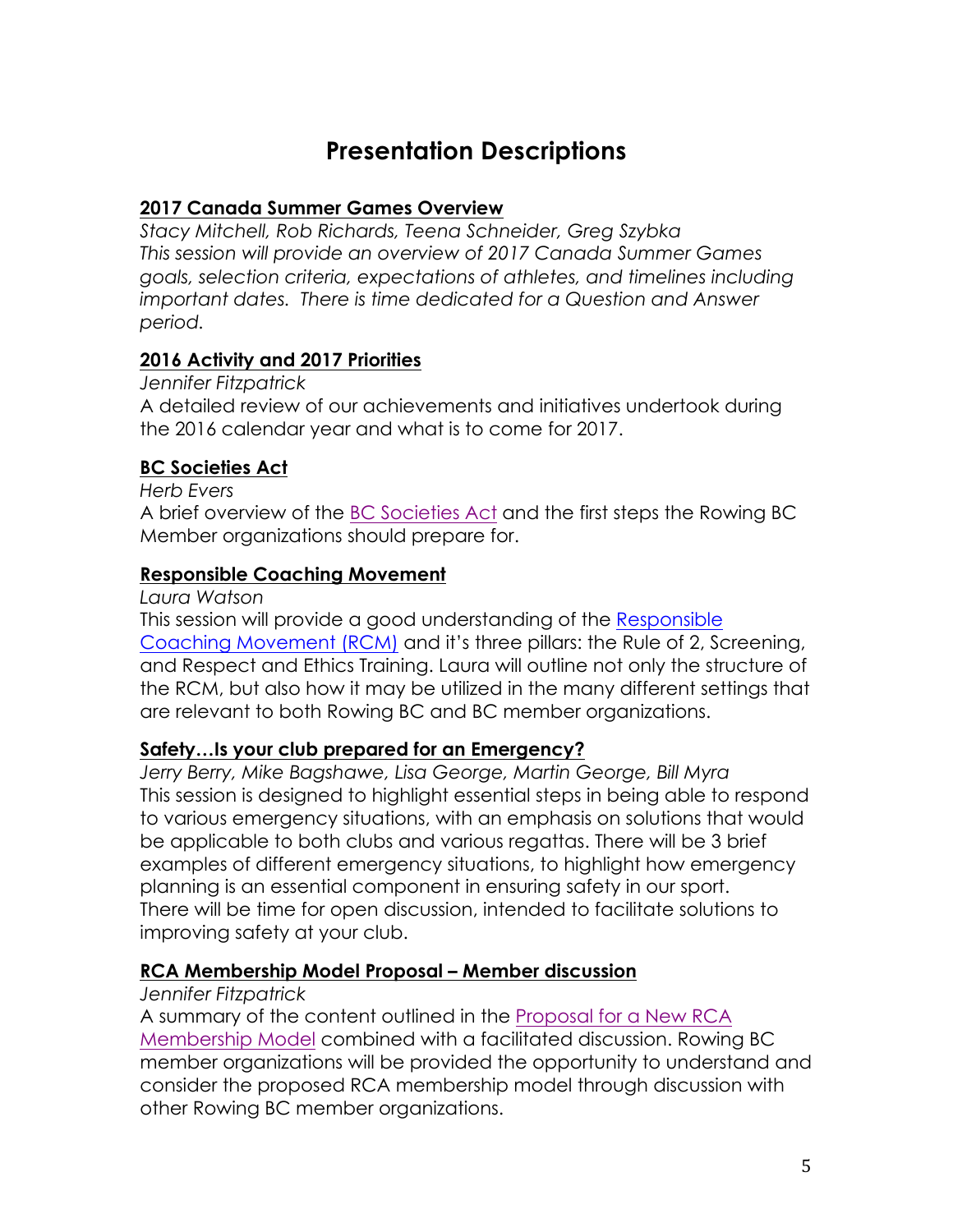# **Guest Speaker Biographies**

#### **Laura Watson- Responsible Coaching Movement**

Laura is a Senior Coaching Consultant with the Coaching Association of Canada (CAC). She has eleven National Sport Organizations (NSOs) that she is responsible for guiding in the development and delivery of the National Coaching Certification Program (NCCP). She holds the parasport portfolio working with the Canadian Paralympic Committee (CPC), and oversees the thirteen Provincial Territorial Coaching Representatives (P/TCRs). She is also working with International Programs managing the delivery of NCCP in other countries.

Laura is a Master Coach Developer for the National Coaching Certification Program. Working with viaSport British Columbia, she facilitates coach developer training and is on the provincial Coach Developer team. She has been a member of Team BC, coaching at numerous BC Games and as Mission Staff for Canada Games, including the role of Mission Staff for the rowing team in 2013. As a Competition-Development and Level 3 certified coach, she has coached at the national and international level in the sport of ringette.

A graduate of the Executive Education program at the Sauder School of Business, she also has a Bachelor of Science Degree in Human Kinetics, a Diploma in Sport Science, and a Diploma in Coaching. She is in the process of completing her Masters Degree in the High Performance Coaching and Technical Leadership graduate program at the University of British Columbia.

#### **Jerry Berry- Safety…Is your club prepared for an Emergency?**

Jerry is a Fast Response Vessel Coxswain in the Royal Canadian Marine Search and Rescue (RCM SAR), which is an all-volunteer organization whose full-time mission is saving lives on the water. He is also a Past President of the Nanaimo Marine Rescue Society. Jerry is a retired public administrator who currently is President of Jerry Berry Consultants Inc., a specialized local government consulting practice. He is also a faculty member in the Capilano University School of Public Administration and the Vancouver Island University School of Planning.

Jerry grew up on Vancouver Island and has had a lifetime interest in activities on the water. He is an avid paddler, sailboat racer and diver. He has acted as an on-water safety official at various dragon boat festivals in BC, as well as at numerous sailing events, including the BC Summer Games and the Vancouver Island 360o International Yacht Race. He is a PADI certified Divemaster.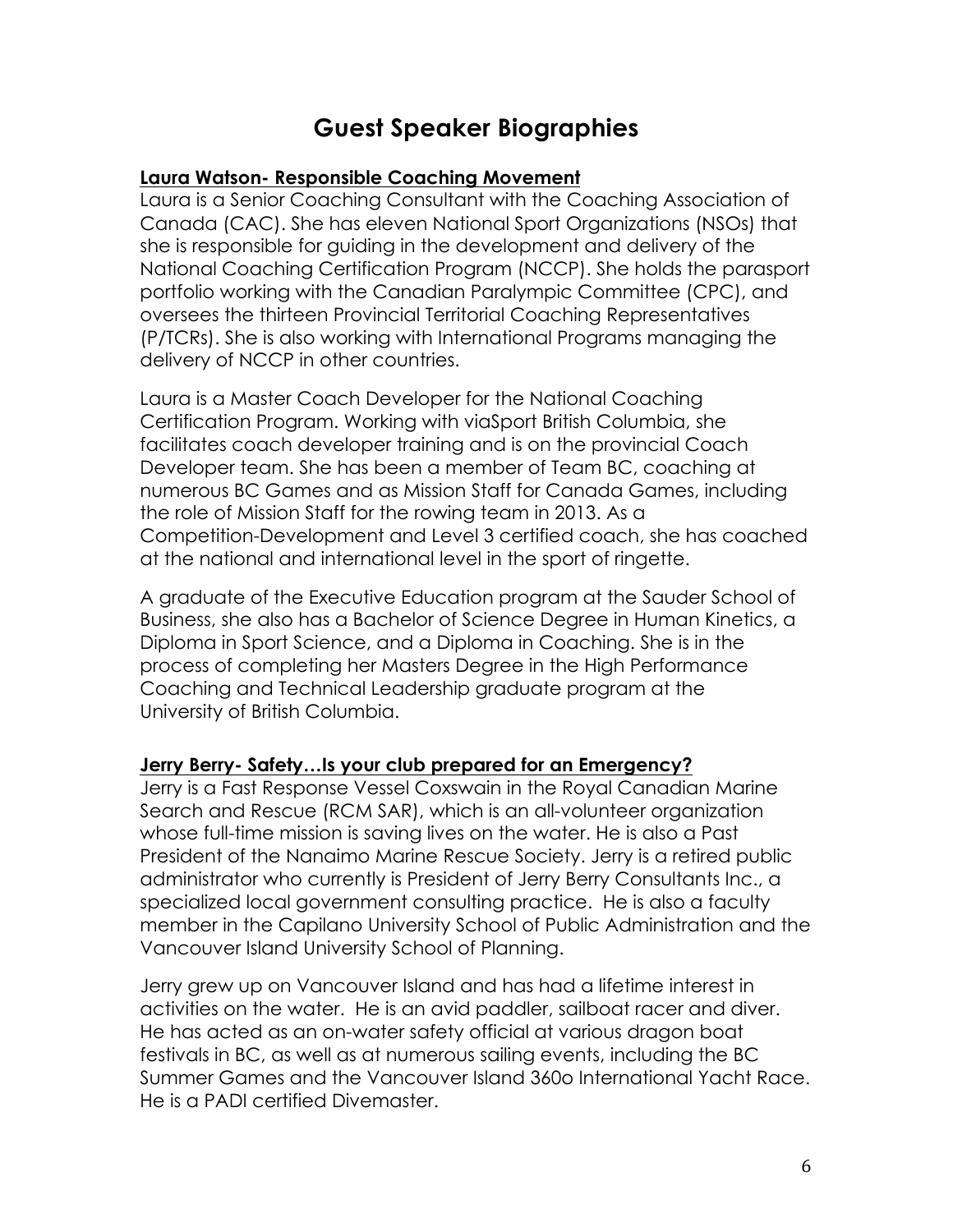#### **Rowing BC 2015 Annual General Meeting Minutes Saturday November 21, 2015 10:30AM Delta Victoria Ocean Pointe Resort, Victoria, BC**

President: Peter Jackson

Directors present: Darryl de Leeuw, Herb Evers, Laurel Glanfield (Treasurer), Darcy Hortness, and Janice Mason (Secretary)

Staff: Jennifer Fitzpatrick, Martin George, Rob Richards, Edward Vaughan

Regrets: Ian Gordon, Tim Henderson

1.Call to Order

- Meeting called to order by Peter Jackson
- 2.Reading of the Meeting Notice
	- Peter Jackson, President, read notice of meeting
- 3.Verification of Credentials
- 4.Roll Call
	- Janice Mason, Secretary, read the Roll Call
	- Voting members present 18
	- Proxy votes 11
	- 29 votes in total- Quorum present for 2015 AGM
- 5.Approval of the Agenda

Moved by University of Victoria Rowing Club and seconded by Nicomekl Rowing Club '**that the agenda for the Rowing BC 2015 Annual General Meeting be approved'**

Motion carried

6.Approval of Minutes of the 2014 AGM

Moved by St. Michaels Rowing Club, seconded by Victoria City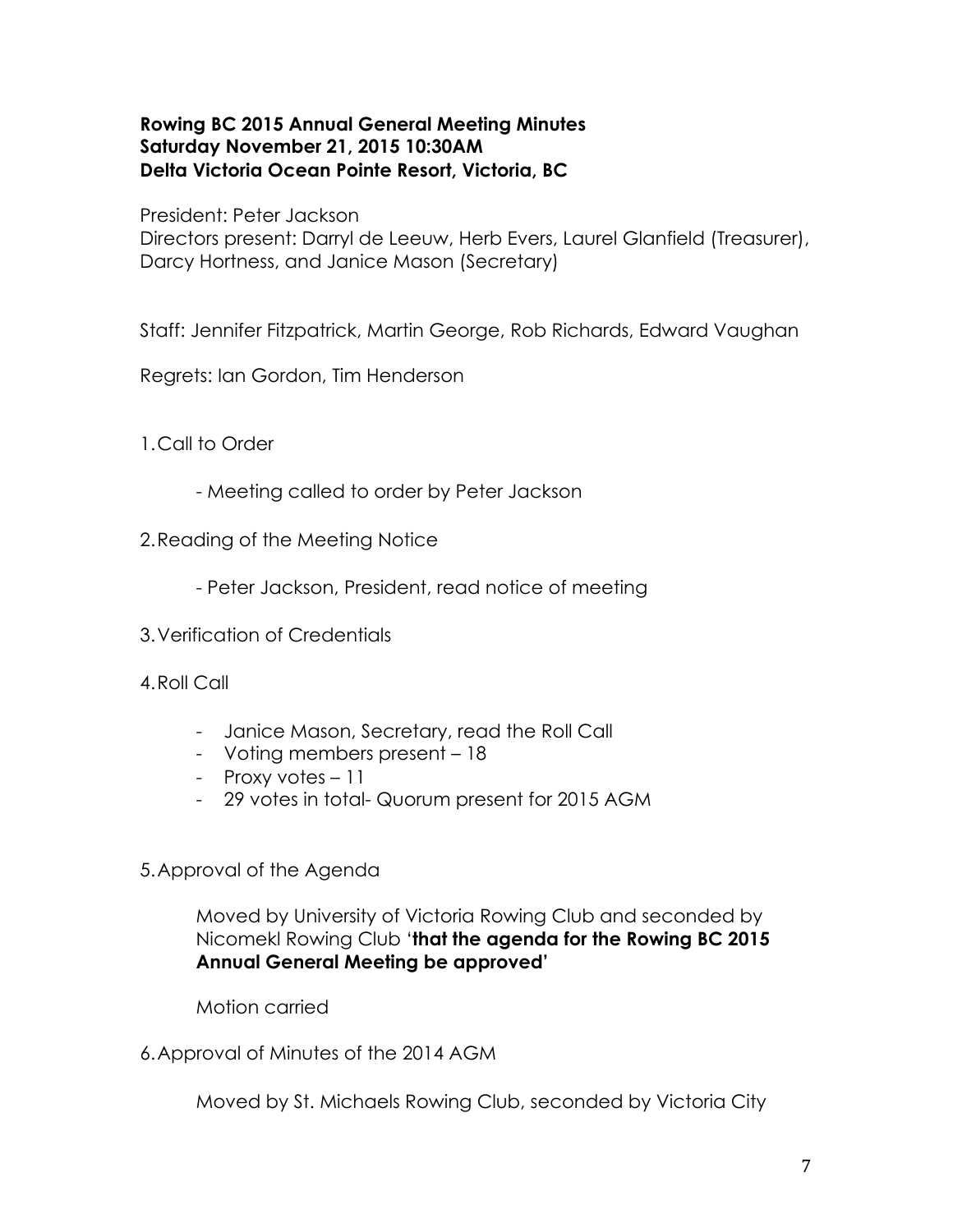#### Rowing Club '**that the minutes from the Rowing BC 2014 Annual General Meeting be approved'**

Discussion points

- Peter Jackson noted the following corrections to the 2014 Annual General Meeting – **'Auditors adjusting entries have created a surplus in 2014. This will result in a deficit for 2015.**'

Moved by Peter Jackson, seconded by St. Michaels Rowing Club **'that the amended minutes of the 2014 AGM be approved as noted'**

Motion carried

7.President's Report

- Reviewed by President, Peter Jackson
- Thank you to Board members for their work over the past year including Ian Gordon and Tim Henderson who are stepping down at the end of their 2-year terms

8.Auditors' Report and Financial Statements

- Laurel Glanfield, Treasurer, presented the financial report
	- o 2015 year end showed a deficit, but operationally did not lose money
	- o Questions some changes to how funding provided even though funds still available to programs/rowing in BC – not all coming through Rowing BC

Moved by Brentwood College School, seconded by Nanaimo Rowing Club **'that the Financial Statements for March 31, 2015 be accepted as presented'**

Motion carried

9.Director Terms

Moved by the President, seconded by False Creek Rowing Club **'that the terms of Directors elected at the 2014 Annual General Meeting were for 2-year terms upon transition to Directors at Large'**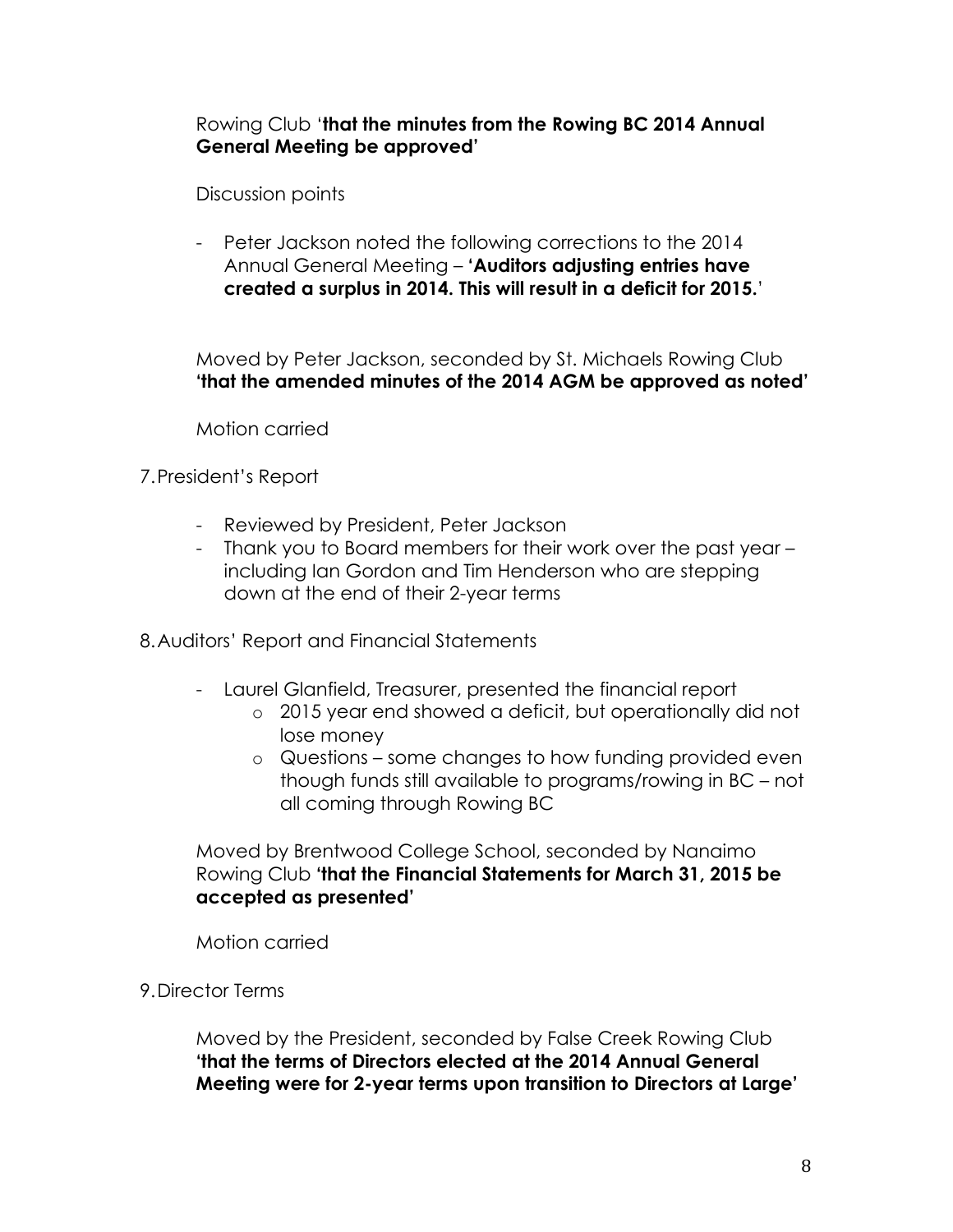Motion carried

10. Election of Treasurer and Directors at Large

Moved by Cascadia Regatta Association, seconded by Shawnigan Lake Rowing Club **'to confirm the acclamation of Laurel Glanfield as Treasurer (2-year term), and Dave Calder and Susan Wilkinson as Directors at Large for 2-year terms'**

Motion carried

11. Appointment of Auditor for 2015-2016

Moved by St Michaels University School Rowing Club, seconded by University of British Columbia Rowing Club **'that the firm of Hay & Watson be appointed as the Rowing BC auditors for the fiscal period ending March 31, 2016'**

12. New Business

Nothing raised

13. Adjournment

Vernon Rowing and Dragon Boat Club moved **that the AGM be adjourned.**

Motion carried – meeting adjourned at 10:55AM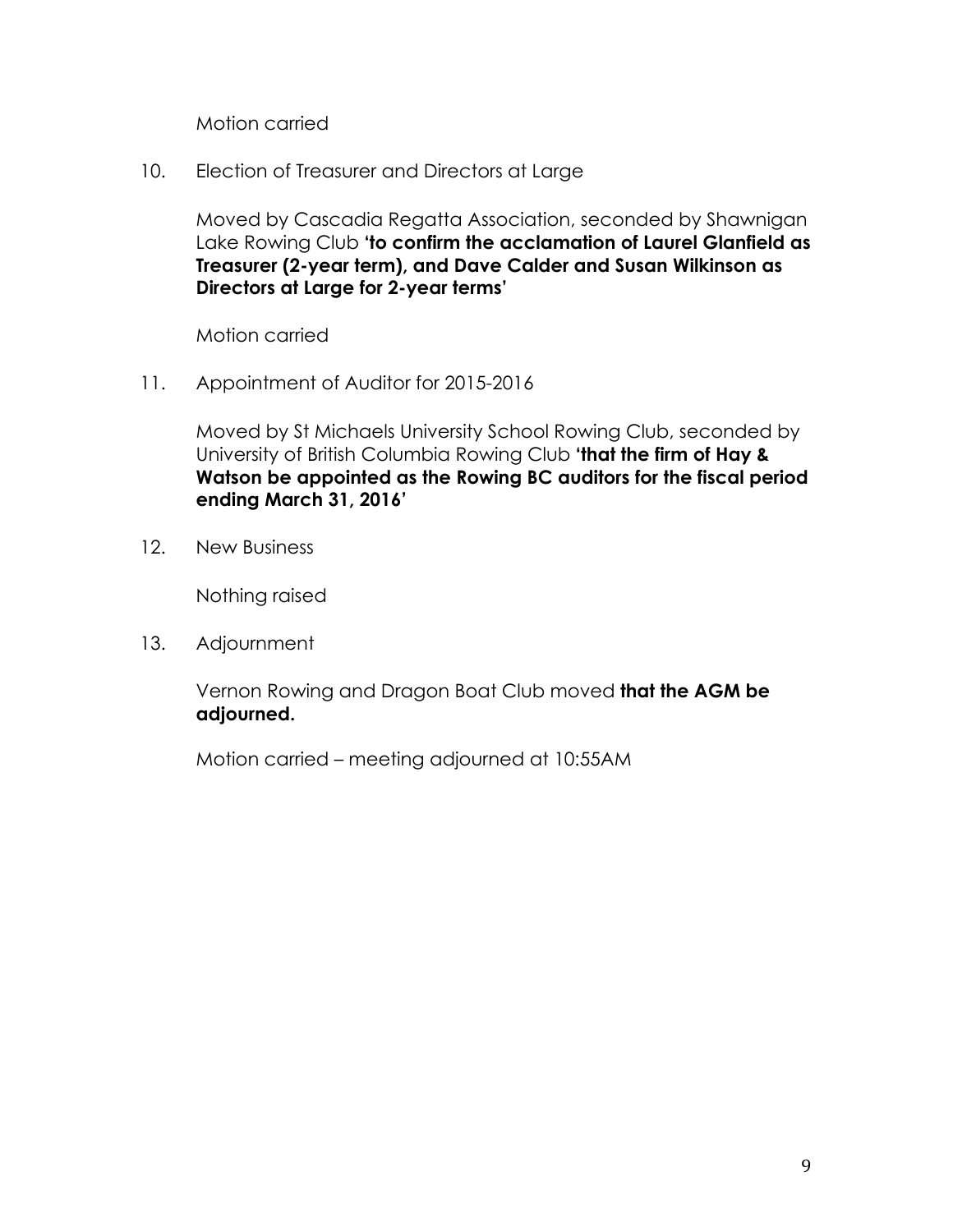# **President's Report**

As Rowing BC's membership prepares to gather in Richmond for the 2016 Rowing BC Annual General Meeting, it gives me great pleasure to report some of the more significant accomplishments, undertakings and challenges Rowing BC has had during the past twelve months.

Rowing BC remains a healthy and vibrant Provincial Sport Organization operating effectively within the British Columbia sport system. Rowing BC is able to and continues to invest in programming that supports the needs of our members and the sport of rowing in British Columbia. Our current governance structure is serving Rowing BC well.

Earlier this year results were released from a comprehensive sport review undertaken by viaSport – the Provincial government's agency that provides financial support to Provincial Sport Organizations such as Rowing BC. Rowing BC scored well in most areas and was successful in maintaining our current funding levels for all areas except high performance where Rowing BC was able to maintain funding levels for our athlete development programs.

Under the Board's direction, and with input from our membership, the Regatta Review Working Group has provided effective terms of reference for a Regatta Committee that will be serve as an integral component of producing regattas in BC. Furthermore, the Regatta Review Working Group will continue to work on an overall framework for competition in BC.

And, staying with regattas, in the past year Rowing BC undertook to produce two regattas – the rowing event at the Americas Masters Games and the Canadian National Rowing Championships and Canada Cup Regattas (NRC-CC). The Americas Masters Games regatta (AMG) was cancelled due to the inability for the event waterway to be made safe. The NRC-CC Regattas was by most all measures a great success and provided Rowing BC the opportunity to continue partnering with the City of Burnaby in the development of Burnaby Lake as a first-rate international racing venue. Look for more great things to come from Rowing BC's involvement in this event over the next three years. Finally, the BC Summer Games held in June provided an opportunity for many of our young developing rowers to compete against others from across BC. Like all of our regattas, we relied on many volunteers and we are thankful for the time and effort of those from our members clubs in Fort Langley and the entire BC rowing community who came together to deliver this event.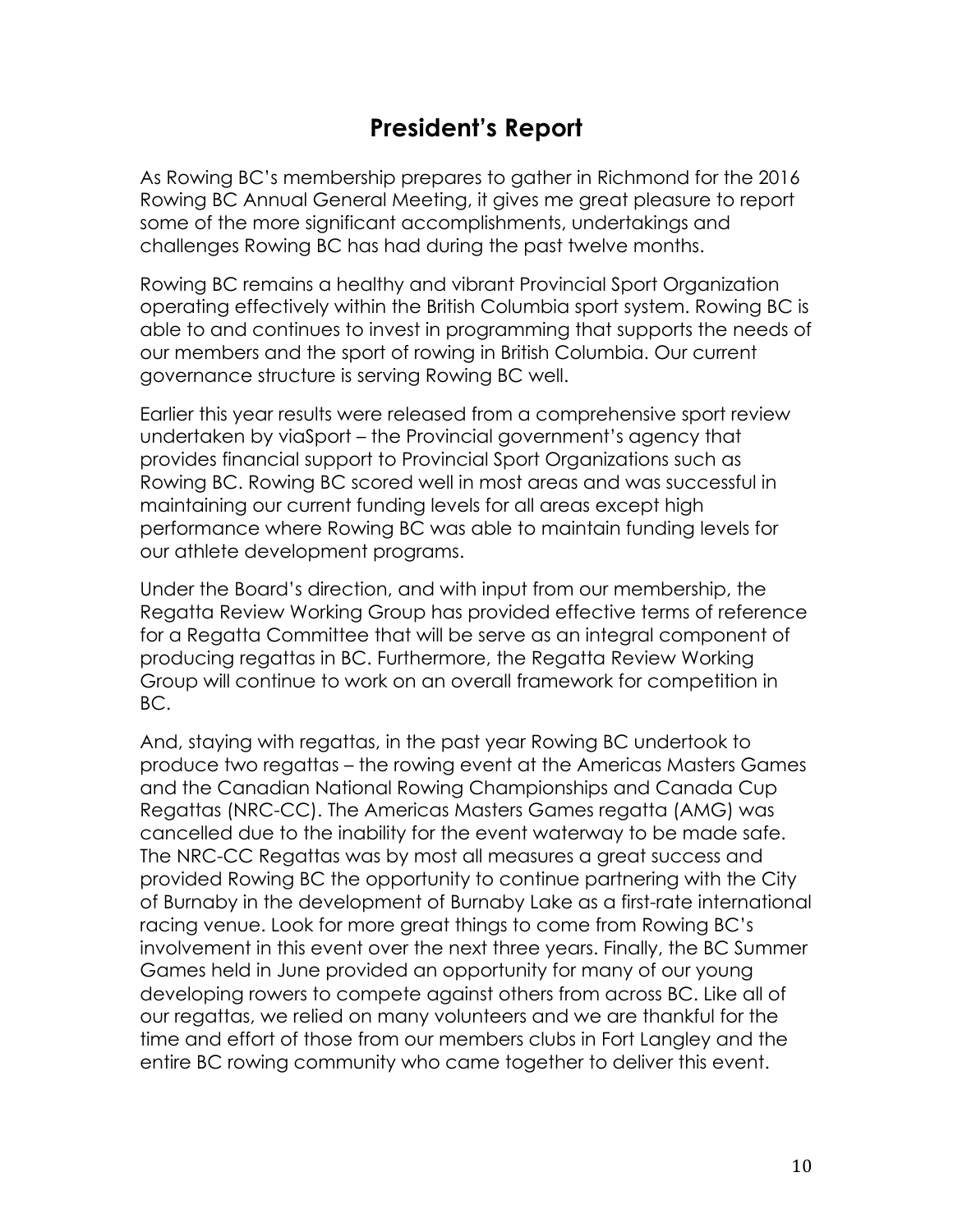Looking ahead to next year, Rowing BC will be developing a new Strategic Plan to follow on from the current 2014 -2017 Strategic Plan; member involvement in the development of the next Strategic Plan is currently being planned. Also for next year, Team BC will be travelling to Kenora, Ontario to compete at the 2017 Canada Summer Games. Based on British Columbia's recent results at the 2016 NRC-CC ( 24 medals won over the entire event), we believe we are prepared to match or improve on the stellar result Team BC achieved in 2013, (12 out of a possible 14 medals, 10 of which were Gold).

Rowing BC staff continues to provide incredible service for the organization – many thanks to Eddie Vaughan, Rob Richards and Martin George.

A big thank you is due to volunteers, in particular the AMG and NRC & CC organizing committees and more than 100 volunteers who worked on the NRC-CC as well as our BC Umpires who work tirelessly to ensure competitions can take place in BC. Without our volunteers, rowing programs in BC would not be what they are.

Many thanks as well to the Board of Rowing BC. This group has worked hard to provide direction for the growth of our sport in British Columbia. an extra thank you to retiring Board members Darcy Hortness, Darryl De Leeuw and Herb Evers. Darcy has served the Board for the past two years, most recently as Vice-President, Darryl has served the past four years, and Herb for past ten, taking on the duties of Treasurer and Secretary at different times during this period.

I would like to welcome Susan Wilkinson into the role of President of Rowing BC. I am sure there will be some challenges a head, but I am confident Susan will be up to the task. I look forward to continuing on the Board as Past President and helping to advance Rowing BC and the sport of rowing in BC.

In closing, I would like to say a very sincere and heartfelt thank you to Jennifer Fitzpatrick. Jennifer's energy, passion and capabilities are incredible assets that serve Rowing BC and Rowing in BC well.

Sincerely, Peter Jackson

President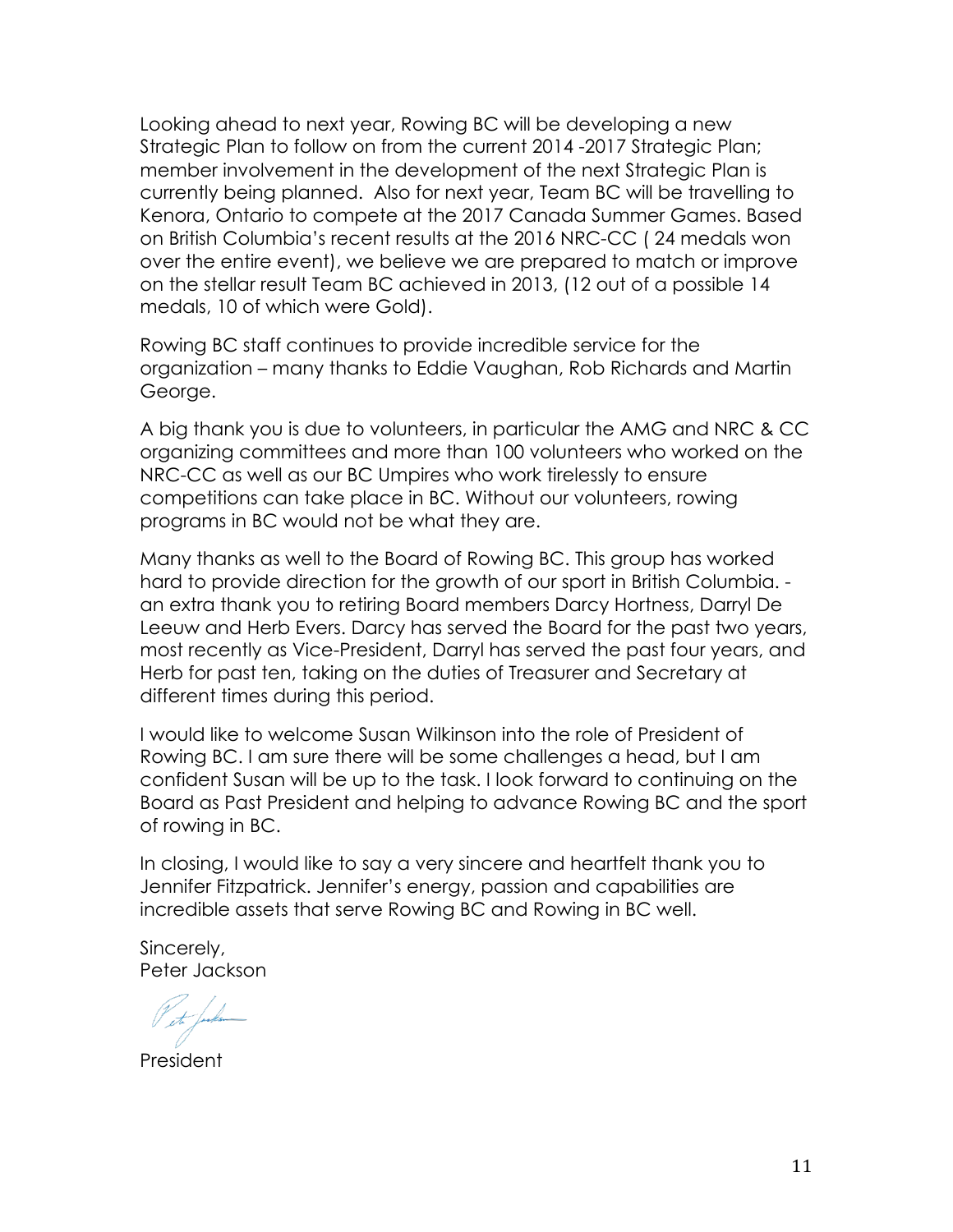# **Treasurer's Report**

The audited financial statements have been circulated for the year ended March 31, 2016. While the bottom line for 2016 shows a deficit, this is primarily accounted for in the amortization of rowing equipment, which is fully written off over three years.

Rowing BC remains in good standing with all funding bodies.

We continue to be mindful of diversifying our funding sources, not wanting to rely too heavily on government funding to maintain our operations. Following the viaSport Investment Review, we were advised that Rowing BC is in the 42<sup>nd</sup> percentile of BC Provincial Sport Organizations of similar size in terms of the amount of funds that are self-generated and we have been asked to increase our return on the provincial government funding invested. Sponsorship opportunities at the 2016 National Rowing Championships have created some momentum towards establishing additional sources of revenue. Voluntary donations are another possibility to enable us to maintain our services without increasing participant fees across the board. Efforts continue to diversify our sources of revenue. As we move towards growth in new sources, we have not increased participation fees.

Respectfully submitted,

Laurel Glanfield **Treasurer**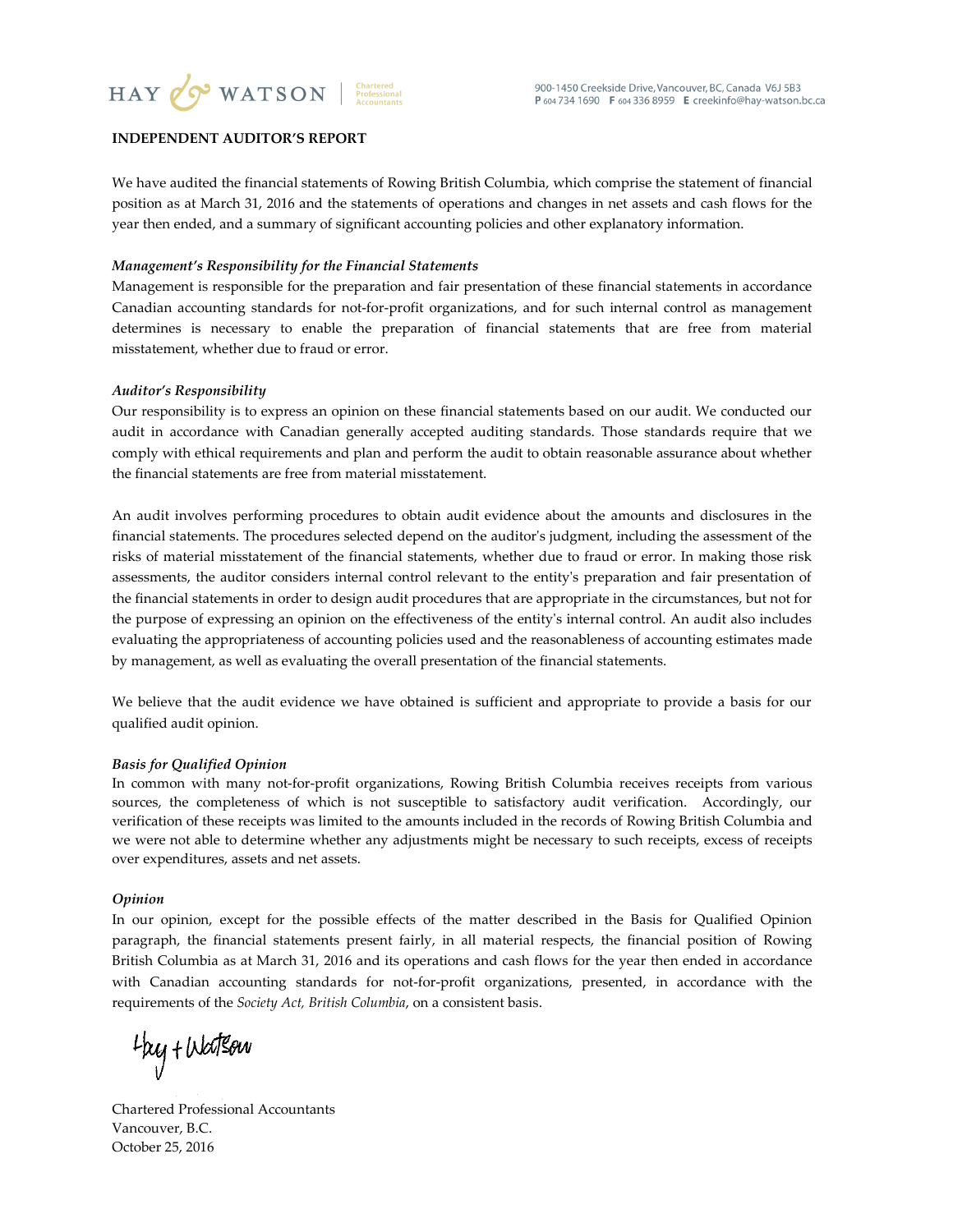Statements of Financial Position As at March 31, 2016

|                                          | 2016          |             | 2015    |
|------------------------------------------|---------------|-------------|---------|
| <b>ASSETS</b>                            |               |             |         |
| <b>Current</b>                           |               |             |         |
| Cash                                     | \$<br>106,802 | \$          | 148,198 |
| Cash - restricted (Note 4)               | 90,783        |             | 71,536  |
| Term deposits                            | 50,000        |             | 50,000  |
| Accounts receivable                      | 17,120        |             | 29,620  |
| Prepaid expenses                         | 19,736        |             | 31,171  |
|                                          | 284,441       |             | 330,525 |
|                                          |               |             |         |
| Capital assets (Note 5)                  | 64,641        |             | 99,921  |
|                                          | \$<br>349,082 | \$          | 430,446 |
|                                          |               |             |         |
| <b>LIABILITIES</b>                       |               |             |         |
| <b>Current</b>                           |               |             |         |
| Accounts payable and accrued liabilities | \$<br>17,270  | $\mathbf S$ | 49,635  |
| Deferred receipts (Note 6)               | 84,423        |             | 91,499  |
|                                          | 101,693       |             | 141,134 |
|                                          |               |             |         |
| <b>NET ASSETS</b>                        |               |             |         |
| Investment in capital assets             | 64,641        |             | 99,921  |
| Restricted net assets                    |               |             |         |
| Legacy fund                              | 22,547        |             | 22,547  |
| Row to the Podium                        | 13,189        |             | 13,189  |
| Unrestricted net assets                  | 147,012       |             | 153,655 |
|                                          | 247,389       |             | 289,312 |
|                                          | \$<br>349,082 | \$          | 430,446 |

Operations (Note 1) Economic Dependence (Note 7) Commitments (Note 8)

The accompanying notes are an integral part of these financial statements.

#### **APPROVED BY THE BOARD**

Director axilis Director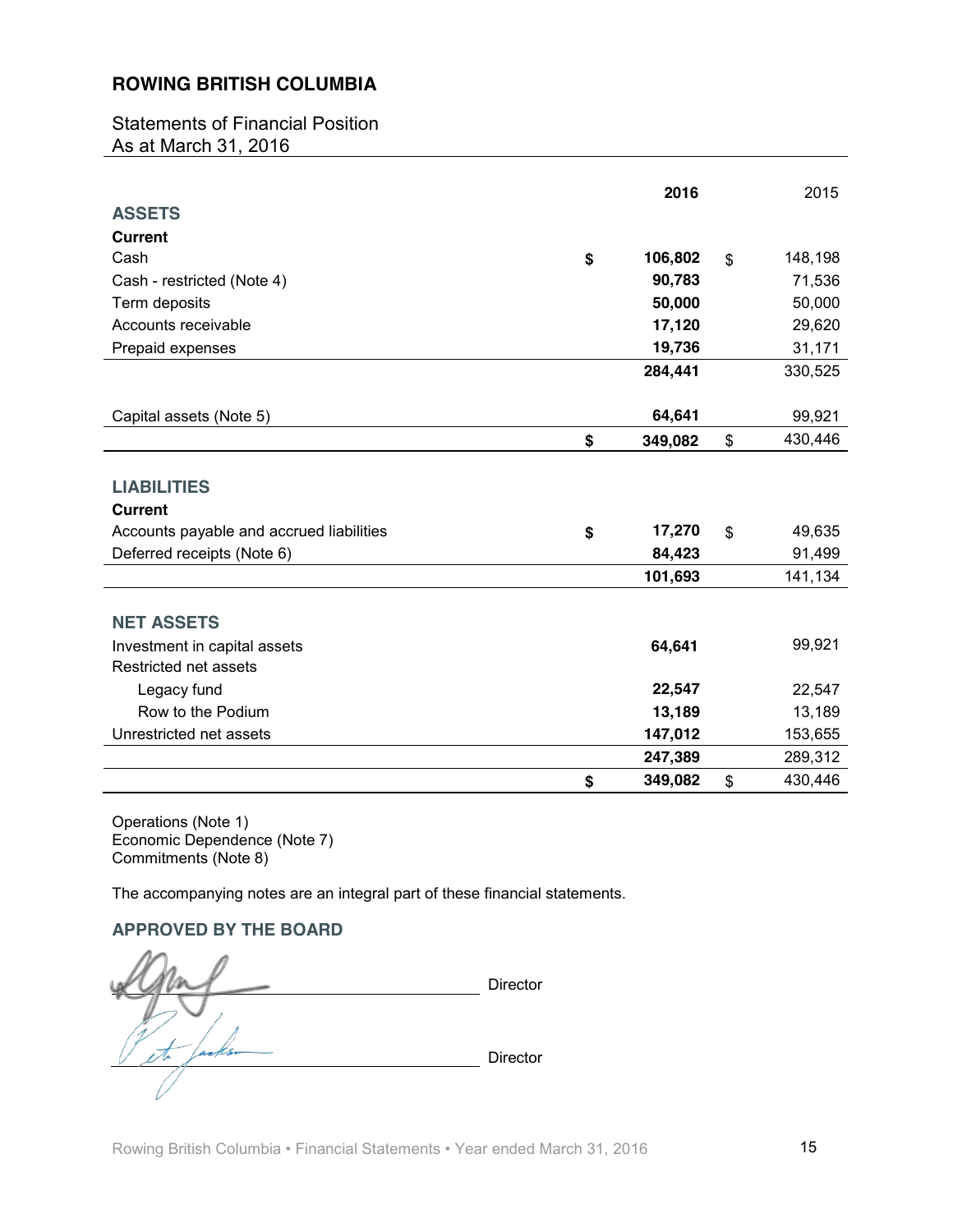Statements of Operations Year Ended March 31, 2016

|                                             | 2016          | 2015          |
|---------------------------------------------|---------------|---------------|
| <b>RECEIPTS</b>                             |               |               |
| Government funding                          | \$<br>257,838 | \$<br>218,444 |
| Partner contributions and other grants      | 17,820        | 41,040        |
| Self-generated revenue                      |               |               |
| Member services                             | 50,060        | 53,360        |
| Competition, safety and risk management     | 70,360        | 48,808        |
| Athlete development and high performance    | 7,834         | 20,406        |
| Coaching and leadership development         | 19,512        | 7,900         |
| Administration and other income             | 7,227         | 45,199        |
|                                             | 430,651       | 435,157       |
|                                             |               |               |
| <b>EXPENDITURES</b>                         |               |               |
| Amortization of capital assets              | 40,377        | 46,943        |
| Athlete development and high performance    | 113,867       | 118,160       |
| Board and committee meetings                | 10,829        | 8,288         |
| <b>Business and fees</b>                    | 17,656        | 20,408        |
| Coaching and leadership development         | 4,481         | 9,651         |
| Competition, safety and risk management     | 24,050        | 19,961        |
| Office, administration and marketing        | 31,501        | 33,710        |
| Salaries and wages                          | 229,813       | 185,903       |
|                                             | 472,574       | 443,024       |
| <b>EXCESS OF EXPENDITURES OVER RECEIPTS</b> | (41, 923)     | (7, 867)      |
| <b>NET ASSETS, Beginning of Year</b>        | 289,312       | 297,179       |
| <b>NET ASSETS, End of Year</b>              | \$<br>247,389 | \$<br>289,312 |

The accompanying notes are an integral part of these financial statements.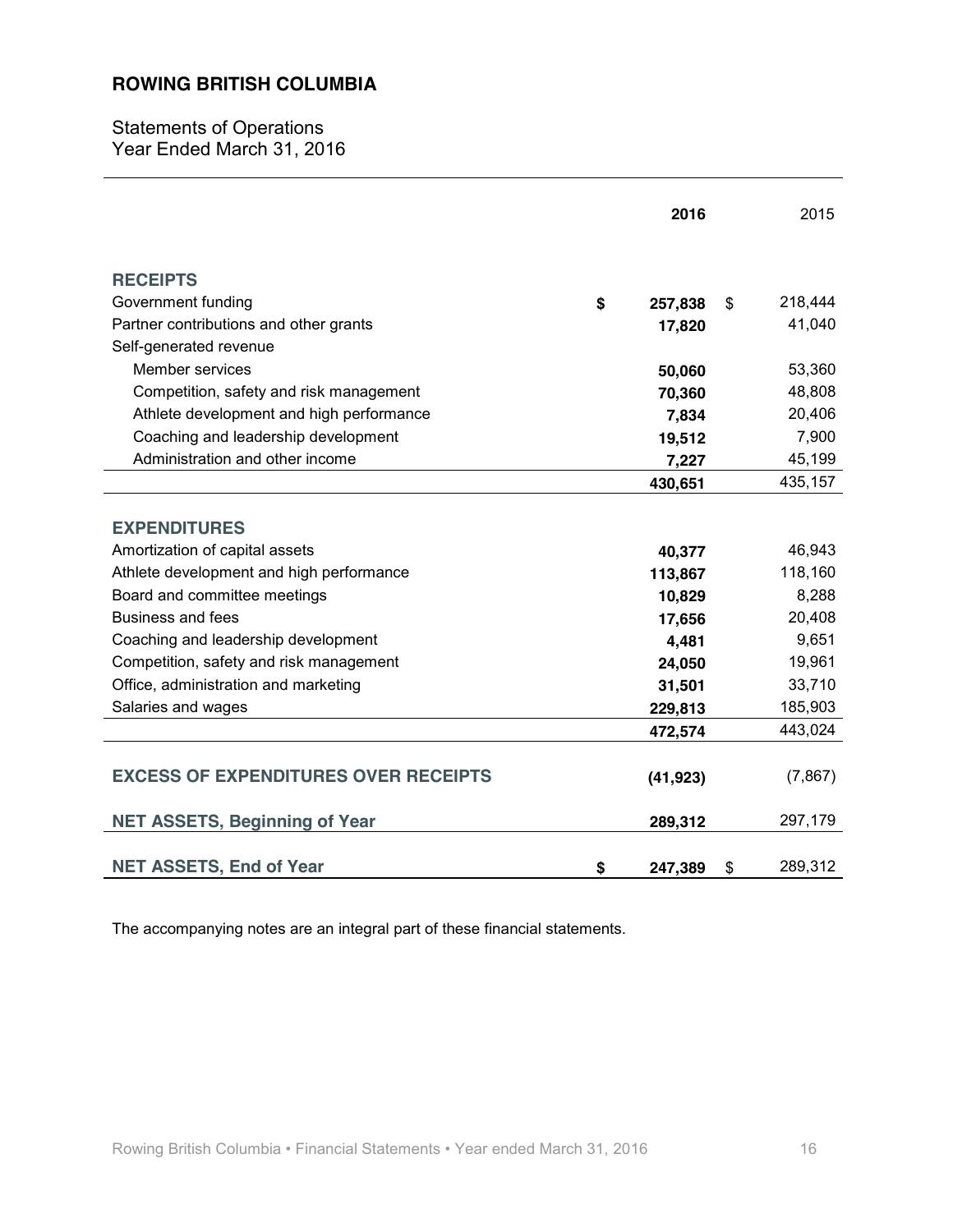Statement of Changes in Net Assets Year Ended March 31, 2016

|                                      | Invested in<br>Capital<br><b>Assets</b> | Legacy<br>Fund -<br>restricted |    | Row to the<br>Podium -<br>restricted |    | <b>Unrestricted</b> | 2016      | 2015                     |
|--------------------------------------|-----------------------------------------|--------------------------------|----|--------------------------------------|----|---------------------|-----------|--------------------------|
| <b>NET ASSETS, Beginning of Year</b> | \$<br>99,921                            | 22.547                         | \$ | 13,189                               | S. | 153,655             | 289,312   | 297,179                  |
| Excess of expenditures over receipts | (40, 377)                               | $\overline{\phantom{0}}$       |    | $\overline{\phantom{a}}$             |    | (1,546)             | (41, 923) | (7, 867)                 |
| Net investment in capital assets     | 5.097                                   |                                |    |                                      |    | (5,097)             |           | $\overline{\phantom{0}}$ |
| <b>NET ASSETS, End of Year</b>       | 64.641                                  | 22.547                         | S  | 13.189                               | -S | 147.012             | 247,389   | \$<br>289,312            |

The accompanying notes are an integral part of these financial statements.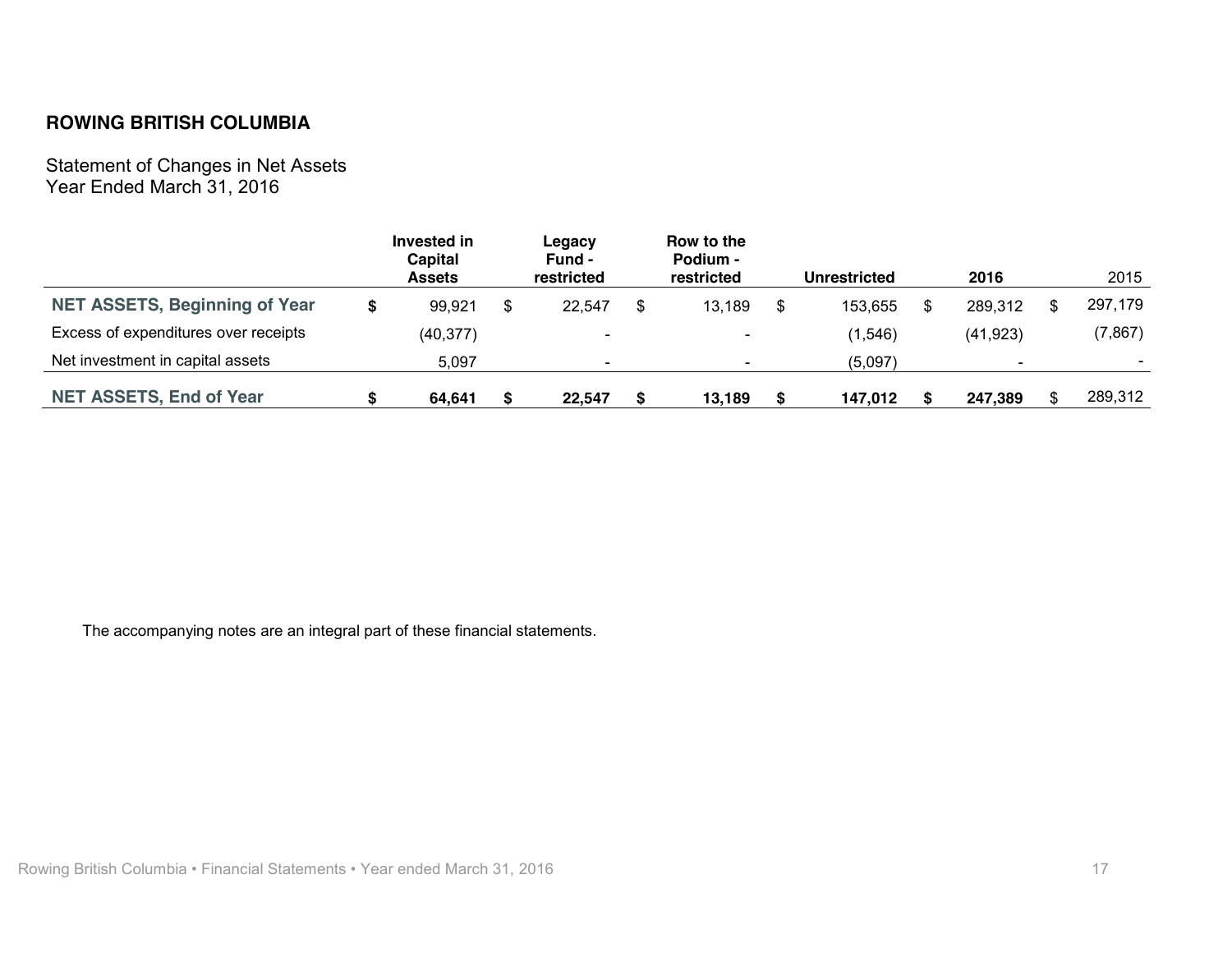Statements of Cash Flows Year Ended March 31, 2016

|                                                       | 2016            | 2015           |
|-------------------------------------------------------|-----------------|----------------|
| <b>Cash Flows From (Used In) Operating Activities</b> |                 |                |
| Excess of expenditures over receipts                  | \$<br>(41, 923) | \$<br>(7, 867) |
| Items not involving the use of cash for operations:   |                 |                |
| Amortization of capital assets                        | 40,377          | 46,943         |
|                                                       | (1, 546)        | 39,076         |
| Change in non-cash working capital items              |                 |                |
| Accounts receivable                                   | 12,500          | (9,203)        |
| Prepaid expenses                                      | 11,435          | (13, 219)      |
| Accounts payable and accrued liabilities              | (32, 365)       | (4)            |
| Deferred receipts                                     | (7,076)         | 64,252         |
|                                                       | (17, 052)       | 80,902         |
| <b>Cash Flows From (Used In) Investing Activities</b> |                 |                |
| Purchase of capital assets                            | (5,097)         | (69, 500)      |
|                                                       |                 |                |
|                                                       |                 |                |
| <b>INCREASE (DECREASE) IN CASH</b>                    | (22, 149)       | 11,402         |
| <b>CASH AND TERM DEPOSITS, Beginning of Year</b>      | 269,734         | 258,332        |
| <b>CASH AND TERM DEPOSITS, End of Year</b>            | \$<br>247,585   | \$<br>269,734  |
|                                                       |                 |                |
| Cash and term deposits consist of:                    |                 |                |
| Cash                                                  | \$<br>106,802   | \$<br>148,198  |
| Cash - restricted (Note 4)                            | 90,783          | 71,536         |
| Term deposits                                         | 50,000          | 50,000         |
|                                                       |                 |                |
|                                                       | \$<br>247,585   | \$<br>269,734  |
|                                                       |                 |                |
| <b>Supplemental cash flow information</b>             |                 |                |
| Interest received                                     | \$<br>423       | \$<br>554      |

The accompanying notes are an integral part of these financial statements.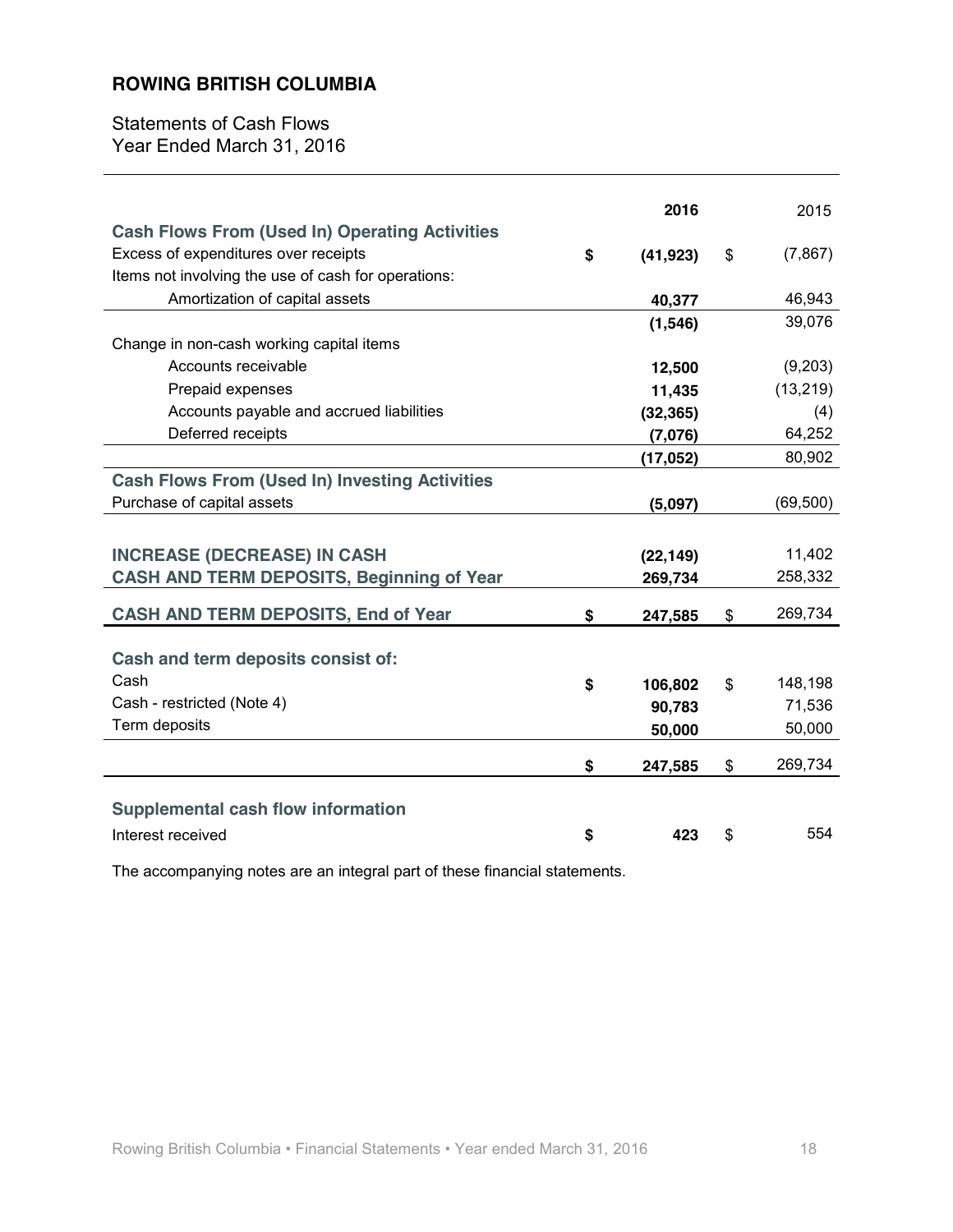Notes to Financial Statements March 31, 2016

#### **1. OPERATIONS**

Rowing British Columbia (the "Society") was incorporated under the Society Act of British Columbia. The purposes of the Society are:

- To coordinate, promote, and assist rowing, and any organizations interested in rowing, in the Province of British Columbia;
- To take all appropriate and desirable action to regulate the sport of rowing throughout British Columbia for its members in accordance with the bylaws, policies, rules and regulations of the Society and, where applicable, Rowing Canada Aviron, and respond to recommendations and rules as may from time to time be presented by affiliated regulatory agencies;
- For the further attainment of the above purposes to collect or raise in any manner whatsoever and to distribute from time to time moneys to any such organization or organizations; and
- Upon the winding-up or dissolution of the Society, any surplus funds remaining shall be given or transferred to organizations promoting interest in or development of the health and welfare of the public, as may be determined by the members of the Society.

#### **2. BASIS OF PRESENTATION**

#### **Statement of Compliance**

These financial statements have been prepared in accordance with Canadian Accounting Standards for Not-for-Profit Organizations ("ASNPO") effective as at March 31, 2016.

#### **Basis of Presentation**

These financial statements have been prepared on the historical cost basis, except for certain financial instruments which are measured at fair value, as explained in the accounting policies set out in Note 3.

#### **3. SIGNIFICANT ACCOUNTING POLICIES**

#### **Accounting Estimates and Judgments**

The preparation of these financial statements requires management to make estimates and judgments and to form assumptions that affect the reported amounts and other disclosures in these financial statements. The estimates and associated assumptions are based on historical experience and various other factors that are believed to be reasonable under the circumstances. The results of these assumptions form the basis of making the judgments about carrying values of assets and liabilities that are not readily apparent from other sources. Actual results may differ from these estimates under different assumptions and conditions.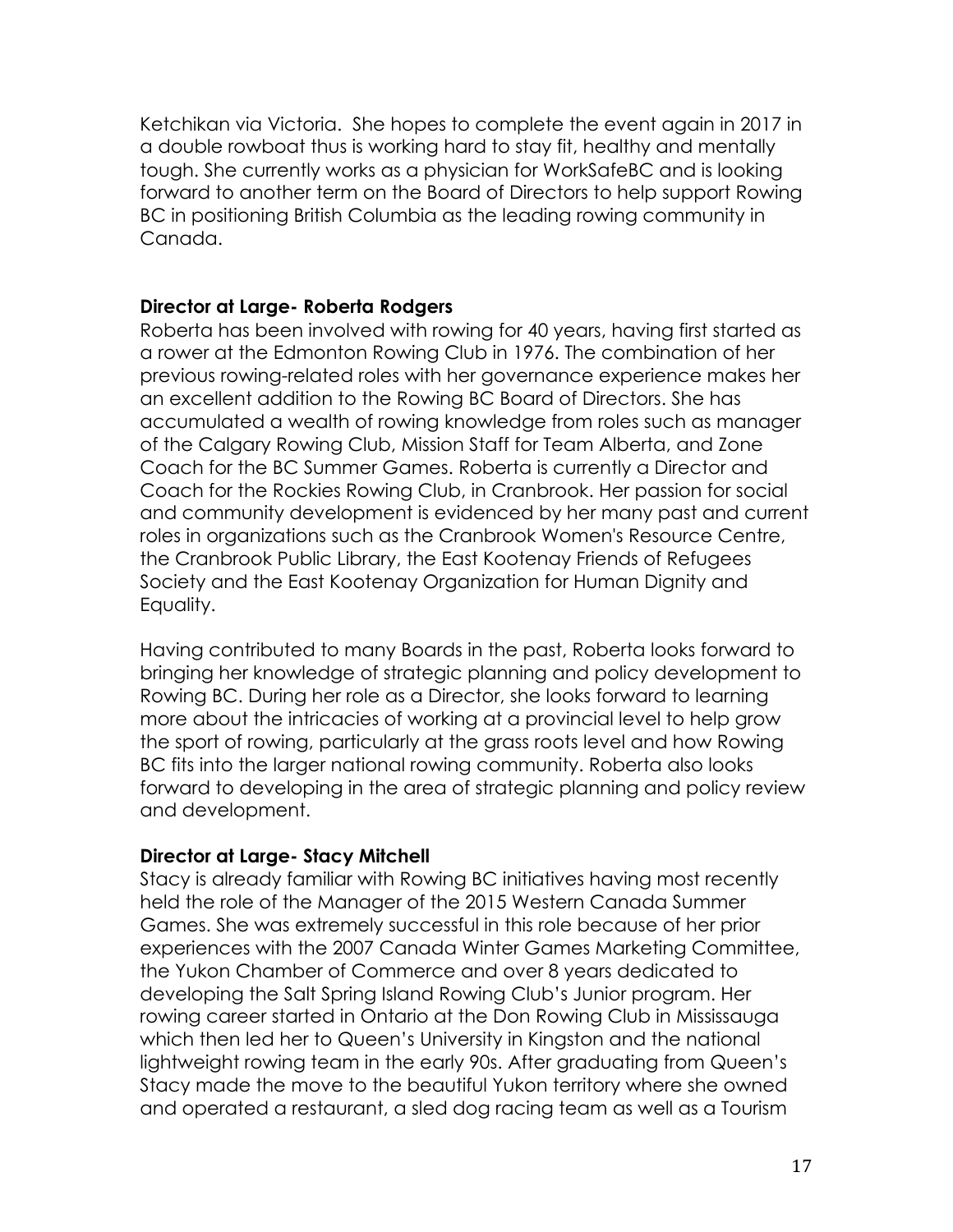Destination management business over a 10 year period of time. Armed with a B.Sc. H, B.Ed. and M.Ed., Stacy is currently a Math and Science Educator at the Gulf Islands Secondary School.

Rowing BC has already benefited from Stacy's love of rowing and her natural tendency to be a team player. As she joins Rowing BC in this new role, she looks look forward to the possibility of contributing to and learning from the provincial rowing body with the common goals of advancement of rowing in the province and ensuring BC is a national leader in athlete development.

#### **Director at Large- Derek Page**

Derek's introduction to rowing came as a novice at the University of British Columbia, where he studied Human Kinetics. University years were followed by a lengthy hiatus from rowing but Derek remained active in sport, establishing the Human Performance Centre at Canlan Ice Sports 8 Rinks and working with professional, elite, and amateur athletes. Finding that he particularly enjoyed the business side of things, he chose to pursue accounting, and soon thereafter his career took him to corporate adventures in Toronto and then New York. Derek is presently Chief Financial Officer for a Vancouver-based tech company and he rowsswims-runs-skis whenever he can.

Derek's volunteer experiences have included roles on organizations for a variety of sports such as hockey, football, and of course, rowing. During the 2015-2106 school year, Derek served as an assistant rowing coach with the senior boys at Vancouver College and he is back again, in the thick of things as a coach this year. Recently, he served as a member of the Americas Masters Games Organizing Committee and the National Rowing Championships-Canada Cup Organizing Committee. In addition to his roles in sport, he has also found time to be involved with the Vancouver College Parents Association, the Vancouver College Alumni Association the Vancouver Aquarium Board of Directors' Business Development Committee, and the Vancouver Aquarium's Governors Council. Derek has also served on various corporate-level Boards of Directors and Committees.

Derek is keen to contribute to the mandate of Rowing BC and to growing the sport of rowing in the province so that more athletes of all backgrounds and abilities may discover the many things it has to offer. He hopes to offer his experience in financial management, governance, and strategic planning but also his energy, ideas and fresh outlook.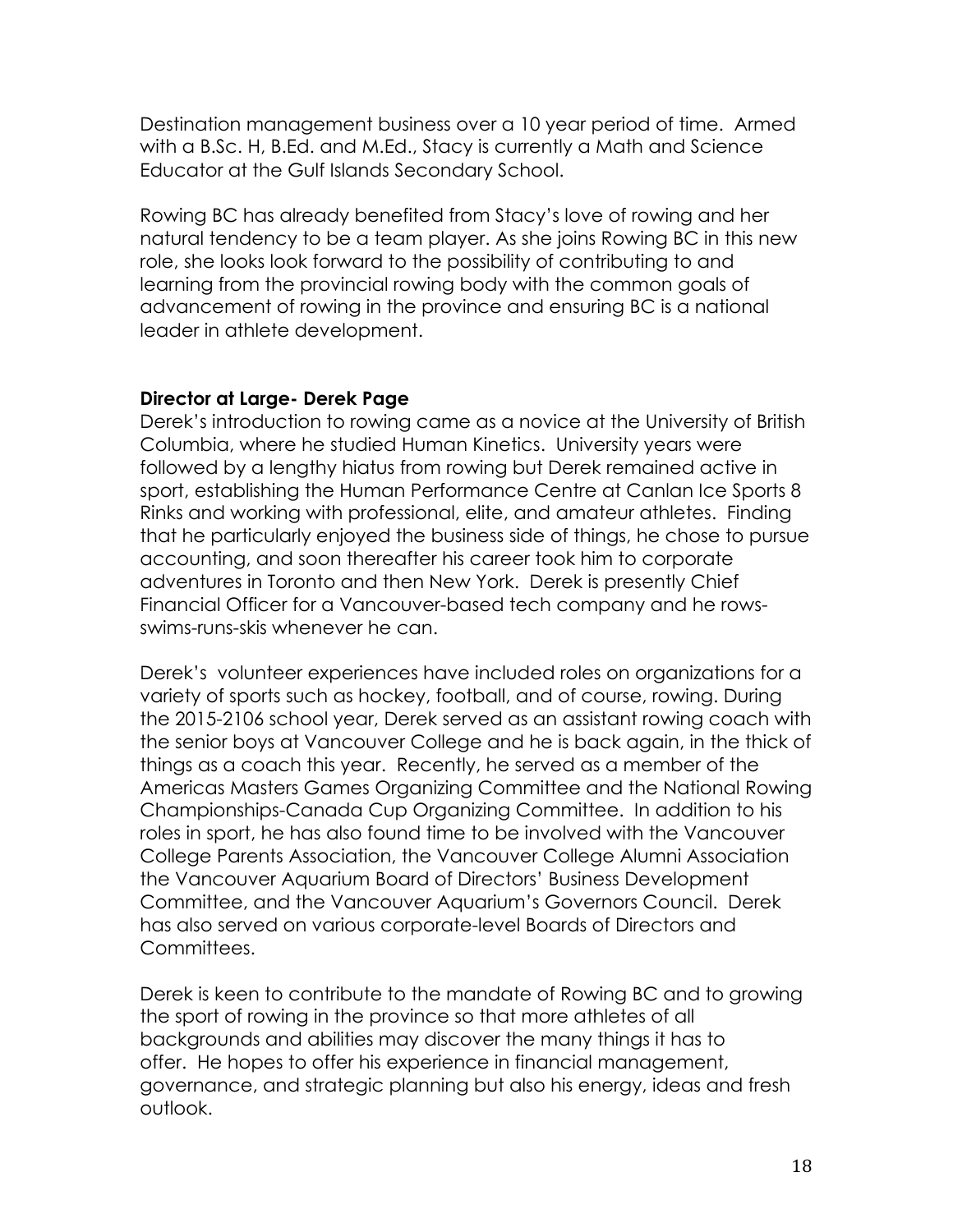### **Umpire Committee Report**

At the annual umpire recertification seminar held in January, the 2015 Umpire Committee consisting of Mike Bagshawe (Chair), Malcolm Fletcher, Larry Jacobs, Ge-An Rijniersce, Gordon Sund and Brian Williams was reelected to serve again in 2016. The Committee coordinates and supports umpire training and activities in British Columbia to ensure there are sufficient, well trained and well equipped umpires to support fair and safe racing in the Province.

There are currently 56 active umpires in British Columbia, an increase of 2 from last year. The breakdown is 8 Associates, 28 Licensed and 20 with an 'Advanced' License. These active umpires provided some 526 days of volunteer umpiring time in 2016 or an average of 9 days each umpire. While thanking all umpires for the donation of their time, we would like to make specific mention of Mike Bagshawe, Brian Clarke, Peter Sage, Gordon Sund and Brian Williams who each gave up over 20 days of mostly summer weekend time to support the sport and the rowers of British Columbia.

The primary education tool for umpires is the annual recertification seminar organized by the Umpire Committee and held in January each year. Alternating between Vancouver Island and the mainland, the seminars provide ongoing development, reviews of minimum standards, a forum for discussion of issues and new learning and a chance to learn from incidents that transpired during the previous season. In January 2016, 34 umpires attended the seminar, or 60% of all the active umpires in BC. Subjects covered included a detailed session on umpiring para rowing events.

A principal role of the Committee is to ensure that all the sanctioned regattas held in BC have an adequate Jury to support fair and safe racing. In 2016 there were 32 sanctioned events held, involving some 49 days of racing and, while this level of regatta activity stretches the umpire roster to its limits, we are pleased to report that all 2016 events were adequately covered. However, more umpires are greatly needed and the Committee will continue to place high priority on recruiting and training new applicants. In 2016 two 'New Umpire Clinics' were held, one each on the Island and mainland, resulting in six new Associate Umpires added to the roster. This year the committee increased emphasis on retention of new Associates through assigning one Island and one mainland 'mentor' to help Associates through their initial year.